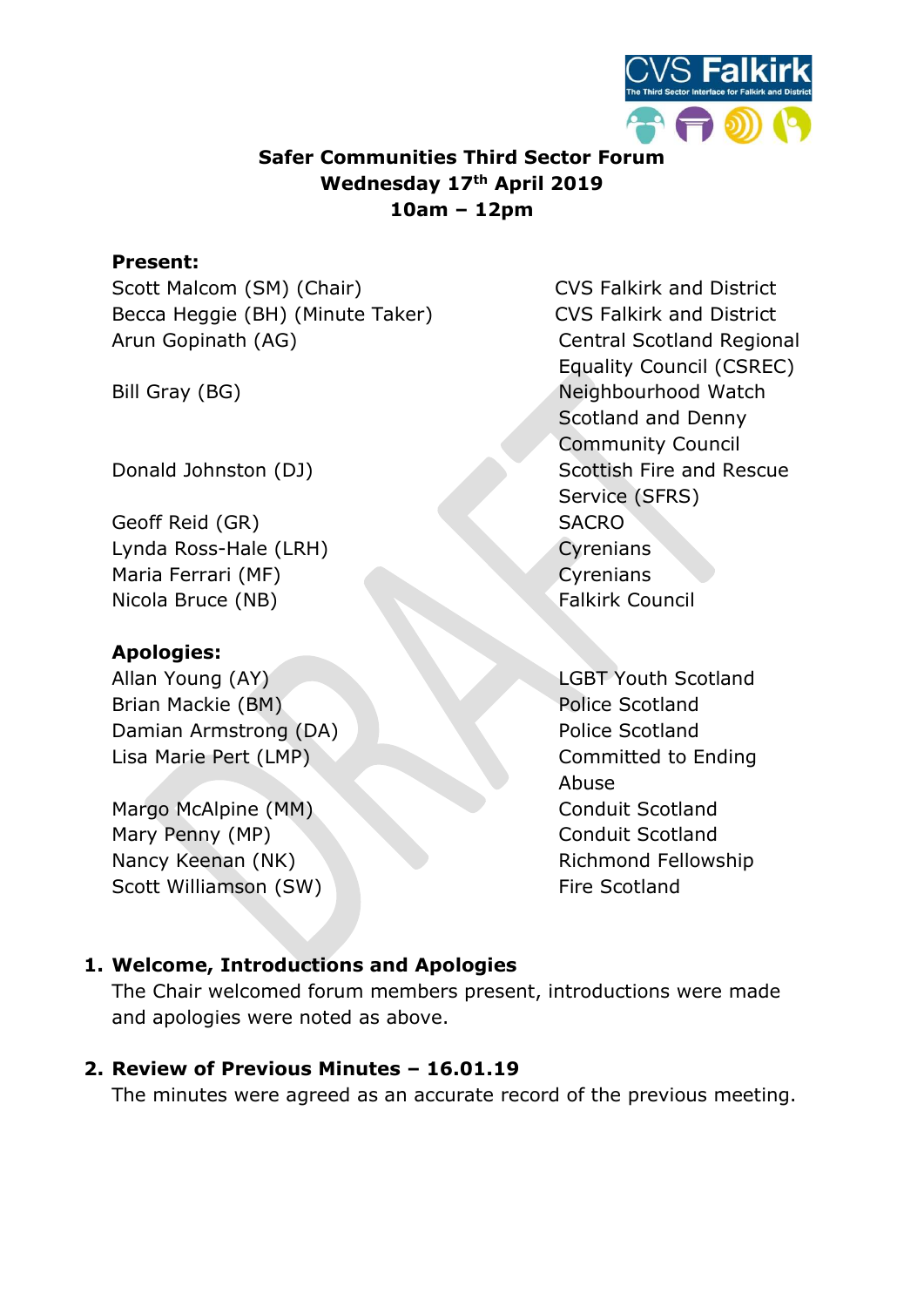

## 3. Arun Gopinath – CSREC – Hate Crime Awareness

Arun Gopinath introduced himself to the forum and then gave an informative presentation on Hate Crime Awareness.

CSREC are an equality and human rights charity established in 1984 as a race equality community group. They work in Stirling, Falkirk and Clackmannanshire council areas. The main aims of CSREC are to promote equality, fight discrimination, promote community cohesion and build partnerships. CSREC worked in partnership with 210 organisations last year. The projects and services CSREC offer are:

- Dementia and Care In Our Communities
- Employability club
- Equality in the community
- Forth Valley Communities for Conservation
- Peoples rights and equality groups
- Support and advice service
- Third party reporting
- Training and consultancy
- Volunteering

AG continued to speak about Hate Crime Awareness, hate crimes are crimes committed against someone because of their disability, race, religion, gender-identity, beliefs or sexual orientation. AG highlighted an underreporting of hate crime and barriers to reporting hate crime. In 2017/18 there were only 5336 Hate Crime charges recorded in Scotland. AG highlighted some of the barriers people face when reporting hate crimes:

- Accessibility issues
- Communication issues
- Did not know a crime had been committed
- Fear or mistrust of the police
- People are scared they aren't taken seriously due to mental health problems

AG also highlighted the importance of reporting hate crime whether you are a victim or witness. To find out more about how to report hate crime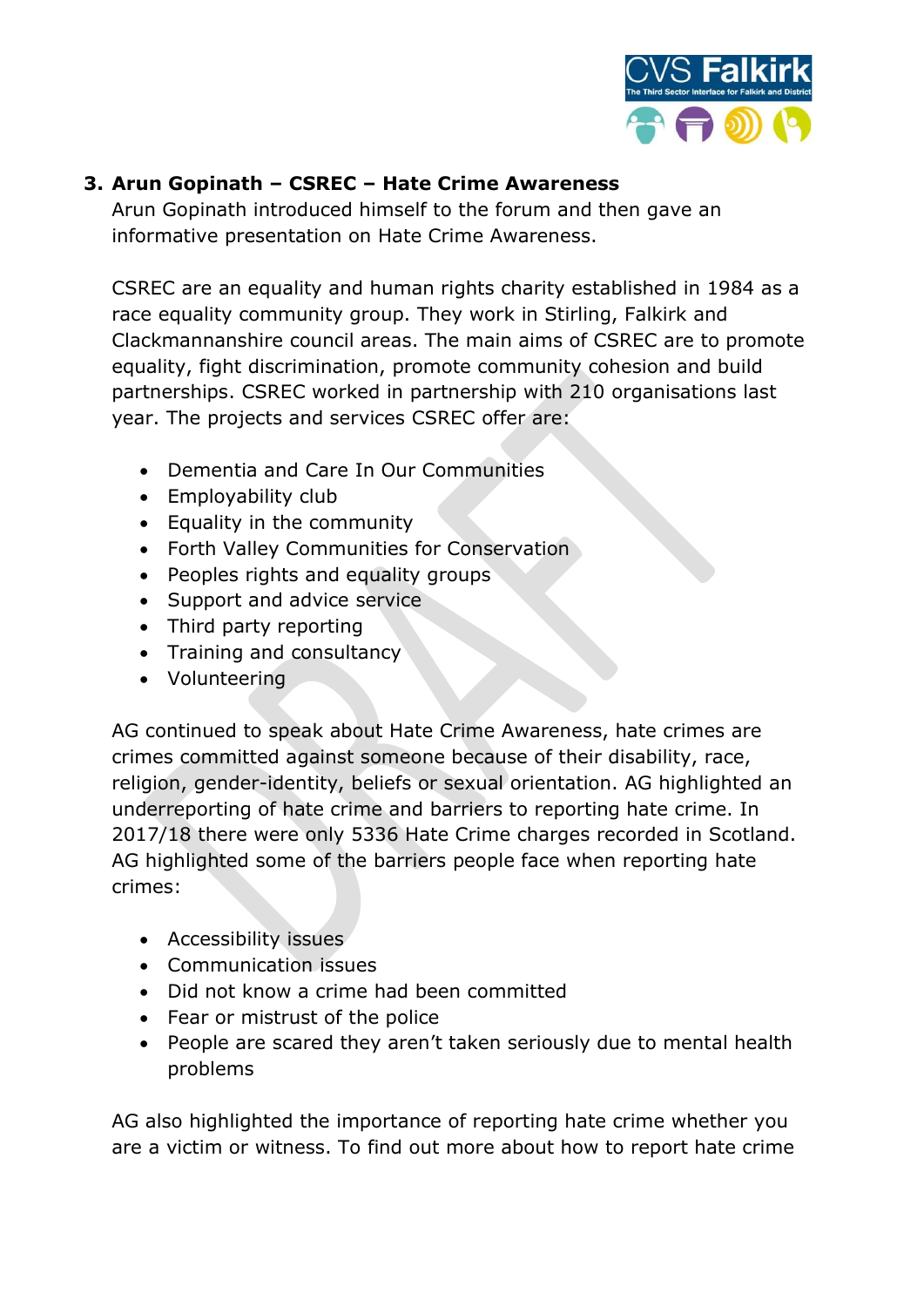

visit the CSREC website. The full presentation is available on CVS Falkirk website.

Action – GR to contact CSREC about becoming a third party reporting centre.

CSREC are hosting a free Brexit awareness session in partnership with the Civil Society Brexit which will take place, Monday 29th April 6pm-8pm, studio Room, Falkirk Town Hall Theatre, FK1 5RS

To book your place or for further information please visit the Event Bright page, call 0132 610950 or email admin@csrec.org.uk

Action – SM to promote via E-bulletin Action – LRH to contact AG about equality training

## 4. Third Sector Partner Updates

## 4.1 SFRS

Fire Scotland has new kit for CPR training which works with an App that connects to the mannequin, the app provides CPR instructions with live feedback on the learners CPR performance. DJ informed organisations that they are still working with social services to educate children and young people who are showing signs of dangerous behaviour such as playing with matches. DJ highlighted that a high number of wheelie bins have been set on fire in Camelon, they are aware this is an ongoing issue. Action – DJ to send details of community council meeting to BG.

# 4.2 Falkirk Council

NB started in post last week as Community Justice Co-ordinator with the Falkirk Council previously NB was working with Community Justice in the Lothian. NB highlighted she was keen to meet with organisations to find out more about progress being made in the Falkirk area. Falkirk Council had a statutory partner meeting last week, where NB outlined four key points that the partnership needs to do this year:

- Self-Evaluation on how things are going
- Strengths assessment
- Writing an annual report for Community Justice Scotland
- Developing a new plan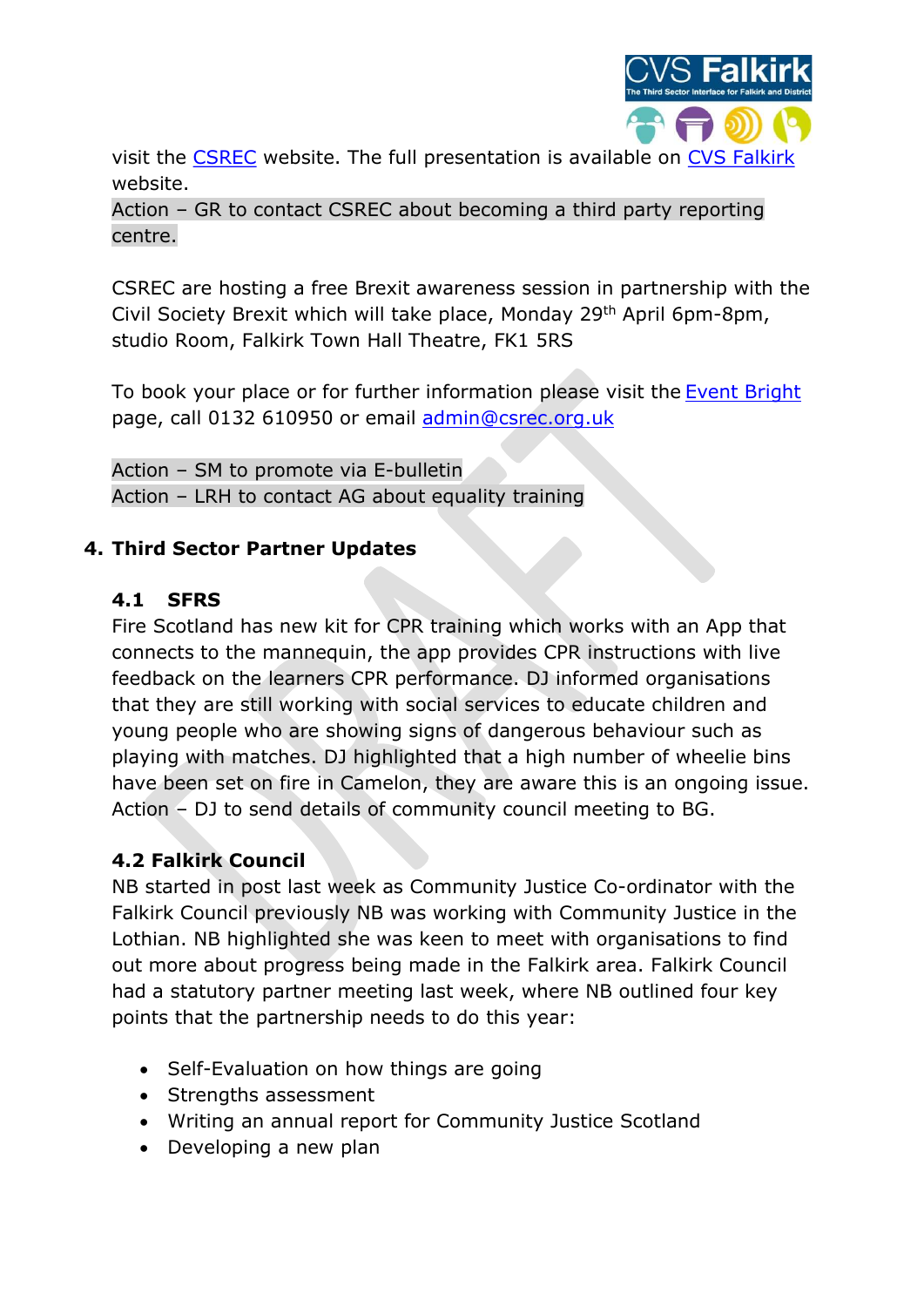

NB highlighted the third sector will be key to this as they have a good awareness of strengths and needs in the Falkirk area.

# 4.3 Neighbourhood Watch

BG informed forum members that he has recently joined the Neighbourhood Watch board. BG informed forum members that he will be working injunction with Police Scotland and crime stoppers for the annual fraud initiative "Shut out Scammers" which will run from Monday 15th April 2019 until Sunday 21st April 2019

They attempt to get the relevant messages to as wide an audience as possible as the effects on members of the public from fraud can be extreme in terms of finance and wellbeing.

The message would be as follows:

Two words that will help us and you beat Doorstep Crime: No thanks

Anyone can be the victim of household scams:

Be wary of cold callers at the door and on the phone, scammers can appear genuine, but just remember you are in control.

If in doubt, keep them out:

- Keep front and back doors locked
- If you have a door viewer or window within view of the front door check who is there.
- If you have a door chain, use it before opening the door
- Only allow persons into your home if you have a pre-arranged appointment and you are sure they are genuine
- Always ask for identification
- Check the company phone number provided in the phone directory, never use a number provided by the caller.

BG continued to talk about the community email box which is an email address available to local residents in the Denny area. Residents are able to report minor crimes via email; these emails are accessible to community police officers who are able to respond to local problems in the area.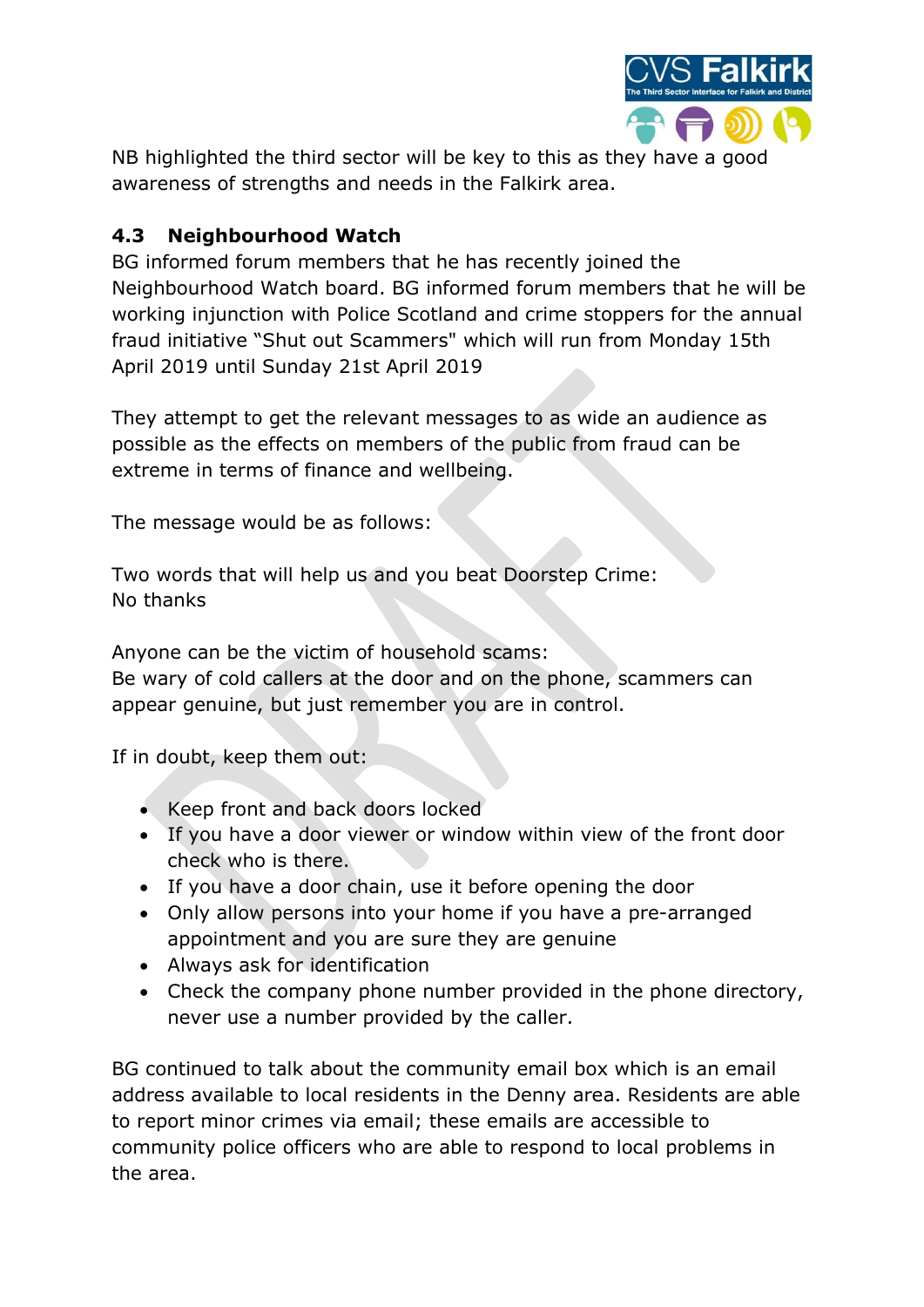

## 4.4 SACRO

GR informed forum members that Craig French a member of the management team is no longer with them.

# 4.5 Cyrenians Update

Cyrenians have moved into new premises Arnotdale House, Camelon, FK1 5SQ. The services Cyrenians are currently focusing on are working with criminal justice. Cyrenians have just had an additional six months funding for The Lighthouse project. The aim of Lighthouse project is to support people with criminal convictions who are coming to the end of their criminal justice order to gain employment, get into voluntary work, or engage with additional services. NB contact details available on request.

# 5. Update from CVS Falkirk

# 5.1 Safer Communities Safer Scotland

This is an information booklet packed with practical tips on how to keep you, your family and your community safe – from protecting your home and possessions to helping your children enjoy the benefits of the internet in safety.

To view or download the documents refer to the CVS Falkirk website.

## 5.2 Forth Valley Adult Support and Protection Multi Agency Guidance

Many organisations are aware and have robust child protection policies but are not so aware of the issues surrounding adult protection. To find out more the Forth Valley Adult Support and Protection Multi Agency Guidance is available on our website if you would like to find out more.

To view or download the document, refer to the CVS Falkirk website.

## 5.3 Police Scotland

The following information was recently circulated by Police Scotland Fraudsters and scammers use a variety of methods when they target victims. Recently we've seen members of the community fall foul of a telephone gift card scam.

The fraudsters claim to be from a Government Department and allege the victim owes money and demand payment. We want to highlight this scam so we can all help prevent it and keep each other safe.